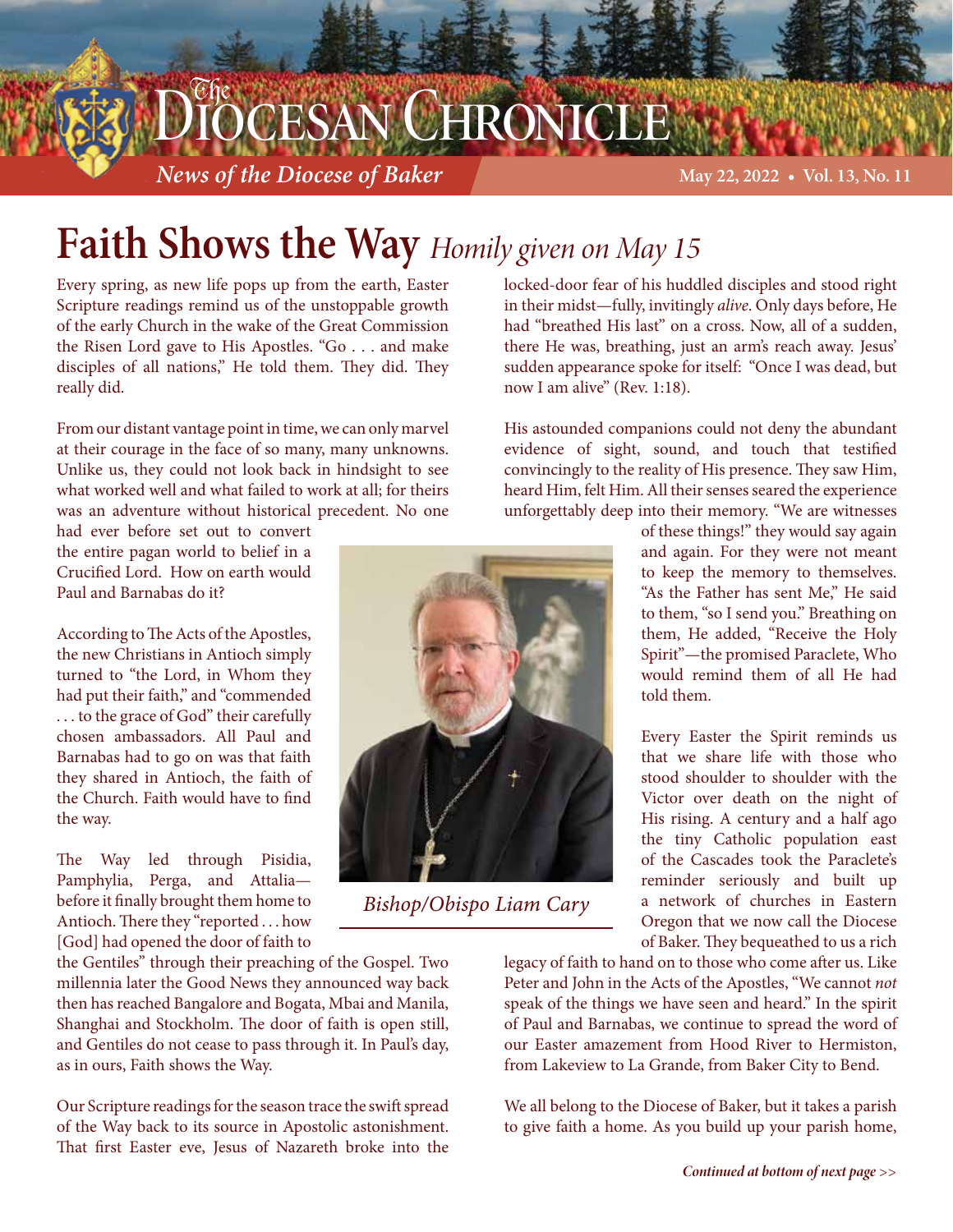### **La Fe Encuentra el Camino** *Homilía dada el 15 de Mayo*

Cada primavera, a medida que brota nueva vida de la tierra, las lecturas de las Escrituras de la Pascua nos recuerdan el crecimiento imparable de la Iglesia primitiva a raíz de la Gran Comisión que el Señor Resucitado dio a Sus Apóstoles. "Vayan . . . y hagan discípulos a todas las naciones", les dijo. Lo hicieron. Realmente lo hicieron.

Desde nuestro punto de vista distante en el tiempo, sólo podemos maravillarnos de su coraje frente a tantas, tantas incógnitas. A diferencia de nosotros, no pudieron mirar hacia atrás en retrospectiva para ver qué funcionó bien y qué no funcionó para nada. La de ellos fue una aventura sin precedente histórico. Nunca antes nadie se había propuesto convertir a todo el mundo pagano a la creencia en un Señor Crucificado. ¿Cómo demonios lo harían Pablo y Bernabé?

Según Los Hechos de los Apóstoles, los nuevos Cristianos de Antioquía simplemente se volvieron "al Señor, en quien habían puesto su fe" y "encomendaron . . . a la gracia de Dios" a sus embajadores elegidos. Todo lo que Pablo y Bernabé tenían para continuar era esa fe que compartían en Antioquía, la fe de la Iglesia. La fe tendría que encontrar el camino.

El Camino conducía a través de Pisidia, Panfilia, Perge, y Attalia—antes de finalmente llevarlos de vuelta a Antioquía. Allí ellos "informaron... cómo [Dios] había abierto la puerta de la fe a los Gentiles" a través de su predicación del Evangelio. Dos milenios después, la Buena Nueva que trajeron entonces ha llegado a Bangalore y Bogata, a Mbai y Manila, a Shanghai y Seattle. La puerta de la fe aún está abierta, y los Gentiles no dejan de pasar por ella. En los días de Pablo, como en los nuestros, la Fe encouentra el Camino.

Nuestras lecturas de las Escrituras Pascuales trazan la rápida expansión del Camino de regreso a su origen en asombro Apostólico. Esa primera víspera de Pascua, Jesús de Nazaret irrumpió a sus discípulos amontonados en temor y se paró justo en medio de ellos—completamente, indudablemente *vivo*. Sólo unos días antes, Él había "respirado Su último aliento" en una cruz. Ahora, de repente, allí estaba Él, respirando, a solo un brazo de distancia. La repentina aparición de Jesús habló por sí sola: "En otro tiempo estuve muerto, pero ahora estoy vivo" (Apoc. 1:18).

Sus asombrados compañeros no pudieron negar la abundante evidencia de vista, de oído y de tacto que testificaba convincentemente a la realidad de Su presencia.

Lo vieron, lo escucharon, lo sintieron. Todos sus sentidos grabaron la experiencia inolvidablemente en lo profundo de su memoria. "¡Somos testigos de estas cosas!" decían una y otra vez. Porque no estaban destinados a guardar el recuerdo para ellos mismos. "Como me envió el Padre", Jesus dijo, "así los envío yo". Soplando sobre ellos, añadió: "Reciban el Espíritu Santo"—el Paráclito prometido que les recordaría todo lo que les había dicho.

Cada Pascua, el Espíritu nos recuerda que compartimos la vida con aquellos hombres que estuvieron hombro con hombro con el Victor sobre la muerte en la noche de Su resurrección. Hace un siglo y medio, la pequeña población Católica al Este de las Montañas Cascades tomó en serio el recordatorio del Paráclito y estableció una red de iglesias en el Este de Oregon que ahora llamamos la Diócesis de Baker. Ellos nos legaron un rico legado de fe para transmitir a los que vienen después de nosotros. Todos nosotros pertenecemos a la Diócesis de Baker, pero se necesita una parroquia para darle un hogar a la fe. Allá, en el espíritu de Pablo y Bernabé, continuamos difundiendo la palabra de nuestro asombro Pascual desde Hood River hasta Hermiston, desde Lakeview hasta La Grande, desde Baker City hasta Bend.

Como Pedro y Juan en los Hechos de los Apóstoles. "No podemos NO hablar de las cosas que hemos visto y oído". Para ayudarles a ustedes a seguir construyendo su hogar parroquial, la Diócesis brinda apoyo espiritual, financiero y administrativo, especialmente a través de la Campaña de Apelación Anual del Obispo 2022, que comienza hoy. Se llama *La Fe Encuentra el Camino*. Favor de revisar el folleto explicativo y contribuir este año. Cualquiera que sea el tamaño de su donación, ayudará a mucha gente a encontrar su camino hacia la fe.

#### **Faith Shows the Way,** *continued*

the Diocese lends spiritual, financial, and administrative support—especially through the 2022 Bishop's Annual Appeal, which begins today. It's called *Faith Finds the Way*. Please look over the explanatory brochure and think prayerfully about contributing this year. Whatever the size of your gift, it will help some people find their way to faith and others to find their way deeper into faith. Spiritually speaking, that's not a bad return on your investment. God bless you for giving whatever your means will allow.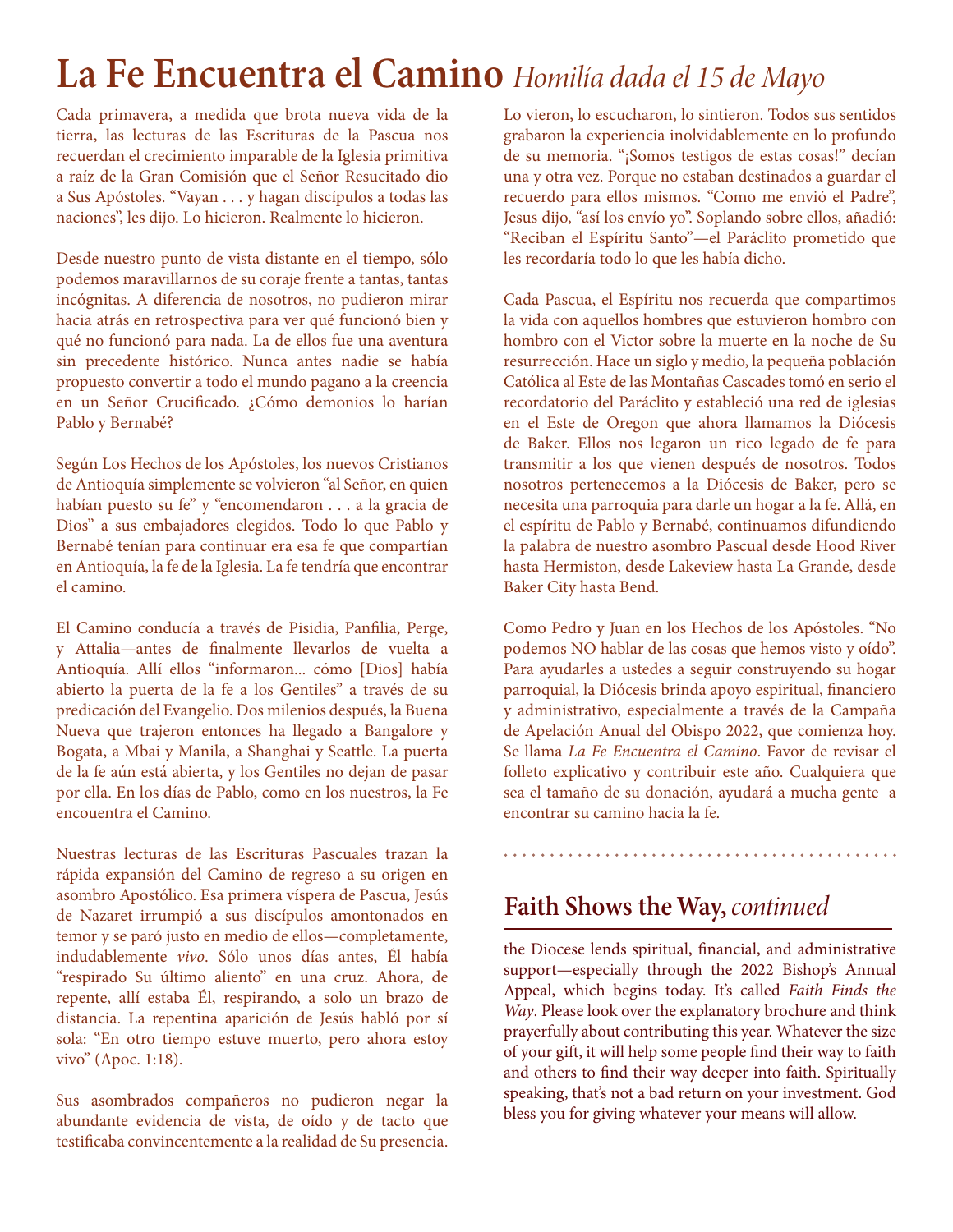#### **St. Vincent de Paul-We Help People! Redmond Conference** *Spirituality – Friendship – Service*

Submitted by **Leah Bickett,** *SVdP Redmond, Secretary*

Vaccines, variants and supply chain woes are not the only milestones to look back at from the past 12 months of 2021, which proved to be a year of milestones and accomplishments for the Redmond SVdP Conference. Bi-annually the Redmond Board of Directors holds its strategic planning meeting to review accomplishments of prior goals and develop plans to be carried forward into the next five years. Each board member serves on committees pertaining to the areas of Program Development, Marketing, Finance, Personnel, and Facilities and Resources.

The Program Development Committee was ready to start home visitation services, which were quickly canceled due to the Covid-19 shutdown. In the face of adversity, the committee developed a new service for the community called "Laundry Love." On the 10th of each month, members of SVdP gather at Cathy's Eco-Laundry Mat with laundry supplies and a phone application that operates the washing machines and dryers. Low income and homeless clients are able to launder their items with the bill being paid by SVdP. Volunteers begin the evening in prayer and generally bring a light meal to be enjoyed by those utilizing the program while they wait for their laundry to finish. We are eager to restart home visitation services with the goal of addressing the systemic needs of the clients we serve in the spring of 2022.

Marketing efforts have focused on expanding the involvement of St. Thomas parishioners and the Redmond Community at large. St. Thomas Church holds an annual Recruitment Sunday where parishioners



commit to volunteer time. In addition to the volunteer drive, SVdP has a presence in the vestibule at St. Thomas Church, sharing information on services we provide as well as thanking the St. Thomas Community for their donations from the school food drive, the school hygiene drive, and from an innovative program called the



"Reverse Collection." The reverse collection takes place on the third Sunday of every month. Before announcements and the

final blessing, parishioners pull a slip of paper from a collection basket that lists one item needed for the food pantry. They take the slip of paper to the store and bring the item purchased to church the following week, placing the donated item in the SVdP donation box.

Two community-level efforts have led to increased awareness of our mission and services. First, SVdP made a public service commercial, which broadcasts free on local stations. The second community network is provided by The Redmond Food Project. Neighborhood Coordinators sign up friends and neighbors to be regular food donors. Every food donor gets a reusable green bag

to fill with nonperishable items. Every two months food donors put their green bags outside their front doors. Neighborhood Coordinators pick up all the full green bags in their neighborhoods and leave empty ones for next time. They take the bags to SVdP where volunteers unload their cars, empty the bags, and sort all the food.

I invite you to read Part 2 of my article in the next Diocesan Chronicle. We are looking forward to another great year and opportunity to grow in faith and fellowship. Thank you to all who have been such an integral part of our success.